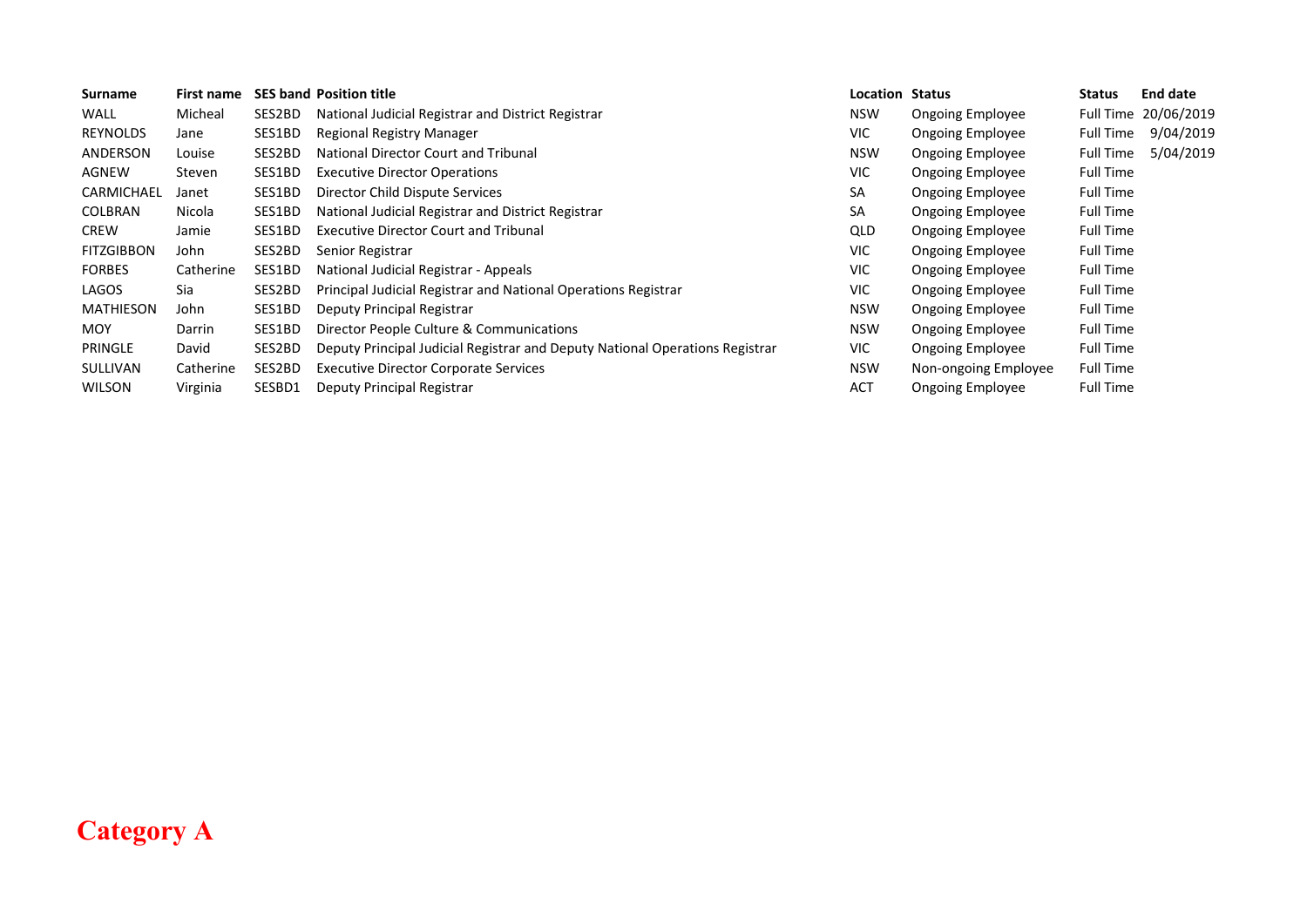N/A

## **Category B**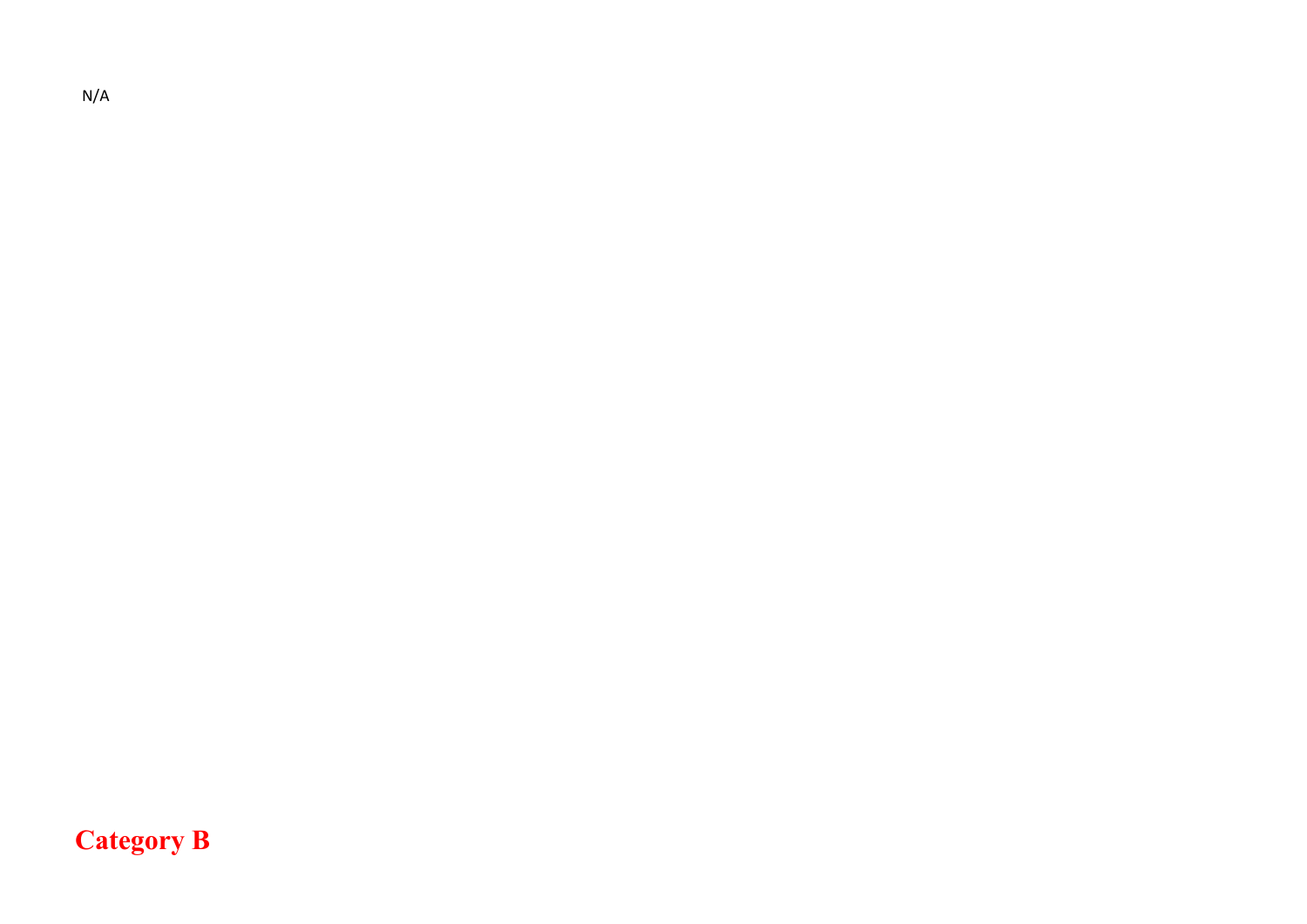|                   |          |      | Date of promo Surname First Name SES band Former classification | <b>Position title</b>                              | Location Status |                  | <b>Former Status</b> |
|-------------------|----------|------|-----------------------------------------------------------------|----------------------------------------------------|-----------------|------------------|----------------------|
| 12/10/2018 Luxton | Timothv  | SES1 | EL2                                                             | National Judicial Registrar and District Registrar | <b>VIC</b>      | Ongoing employee | Full Time            |
| 3/12/2018 Stride  | Catriona | SES1 | EL <sub>2</sub>                                                 | National Judicial Registrar - Native Title         | QLD             | Ongoing employee | <b>Full Time</b>     |

## **Category C**